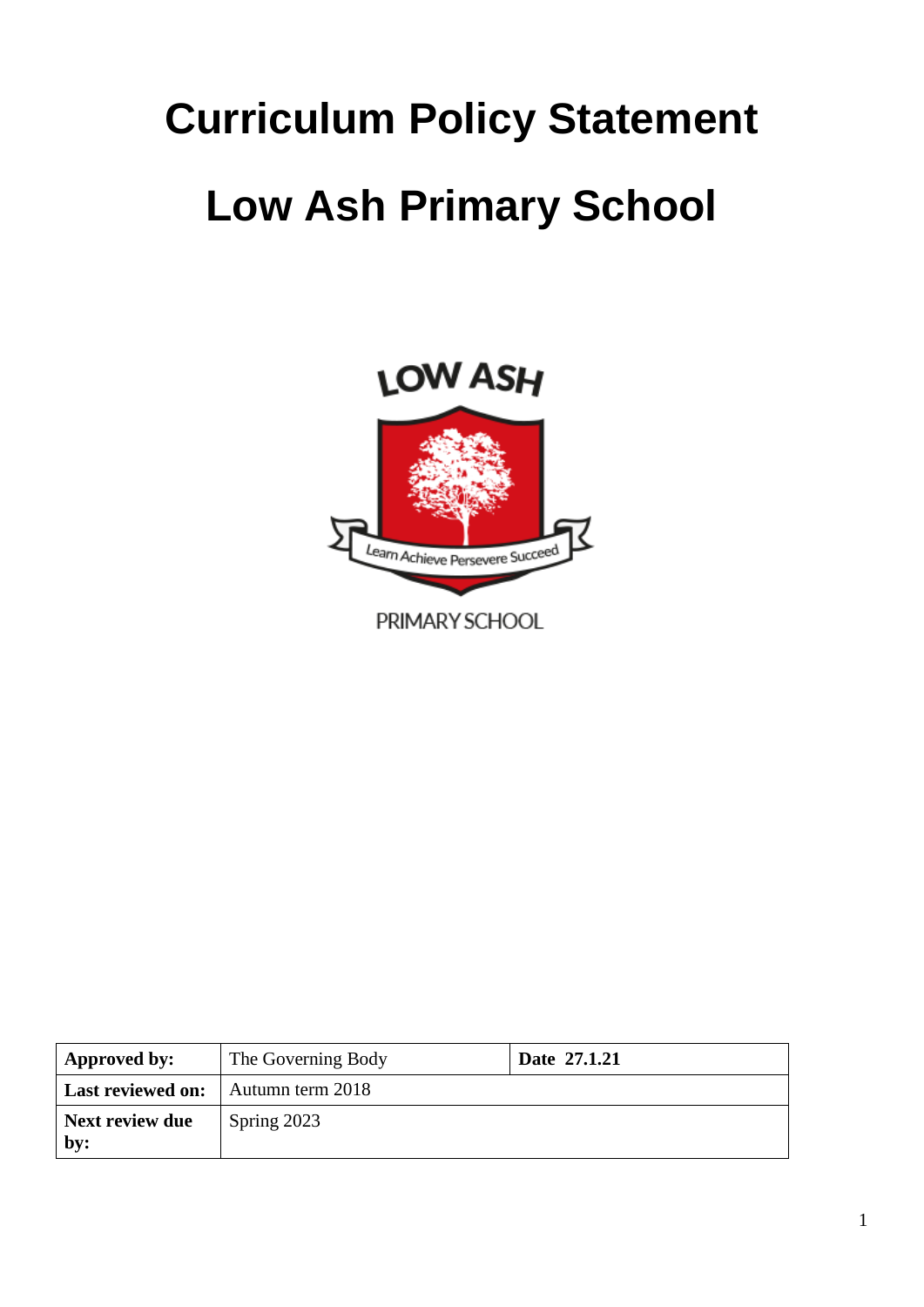### **CURRICULUM POLICY STATEMENT**

### *Achievement, enjoyment and enrichment*

### **Our School Vision – The Curriculum**

Low Ash Primary will work with everyone to create a happy, safe and stimulating setting where children are motivated to learn together. By maintaining high expectations of ourselves and each other, children will be equipped to encounter opportunities and challenges with resilience and determination. We encourage a curiosity about the world and strive to ensure that our children will contribute positively to it, both now and in the future.

Low Ash Primary is characterised by its varied, creative and challenging curriculum- based on real, enquirybased learning. Academic achievement is only part of our vision: we provide many opportunities for pupils to practise in and master both the visual and performing arts, through our weekly 'creative carousel' sessions and participation in concerts and musical shows, and also excel on the sports field.

Low Ash Primary is an inclusive school, intent on ensuring that all pupils reach their potential in a culture of success. As a team, we are passionate about preparing our pupils to be successful adults in an ever-changing, society. We encourage our pupils to aim high – *'to be the best that they can be'*. We value their individuality and creativity, and equip them with the skills and confidence to succeed. Where there are barriers, we pride ourselves on embracing different approaches and seizing new opportunities to ensure high-quality learning.

# **Overall Curriculum Intent**

The child is at the centre of what we do at Low Ash Primary School. Our inclusive approach develops confident, resilient learners with a thirst for knowledge and love of learning. Every child is encouraged to meet and achieve their potential – *'to be the best that they can be'*. We believe the Low Ash curriculum should be exciting and engaging – a curriculum which all pupils enjoy and can achieve and flourish within. All stakeholders (pupils, parents, carers, staff and governors) have an important part to play in the shaping of our curriculum, so changes are made regularly in light of feedback.

At Low Ash, we make it our aim to discover what children are good at and use this to promote a positive attitude to learning. The curriculum we deliver is broad and balanced, with opportunities for pupils to celebrate, share, and learn about different cultural and spiritual beliefs.

The breadth of curriculum content allows pupils to explore through an enquiry based curriculum where there are no limits to learning and there is a clear development of skills.

### **Curriculum Implementation**

The curriculum is based on good quality resources. English is taught through quality whole class texts, and Maths is taught using planning from the White Rose Hub with a focus on problem solving, reasoning and fluency. The rest of the curriculum is based around a 'topic' approach, but with discrete subject teaching. Through the teaching of discrete lessons, children are able to focus on their specific area of study to a high standard whilst avoiding misconceptions. As each child travels through school, our topics are planned so they continually build upon, link and develop previous learning. Enquiry-based learning features highly and